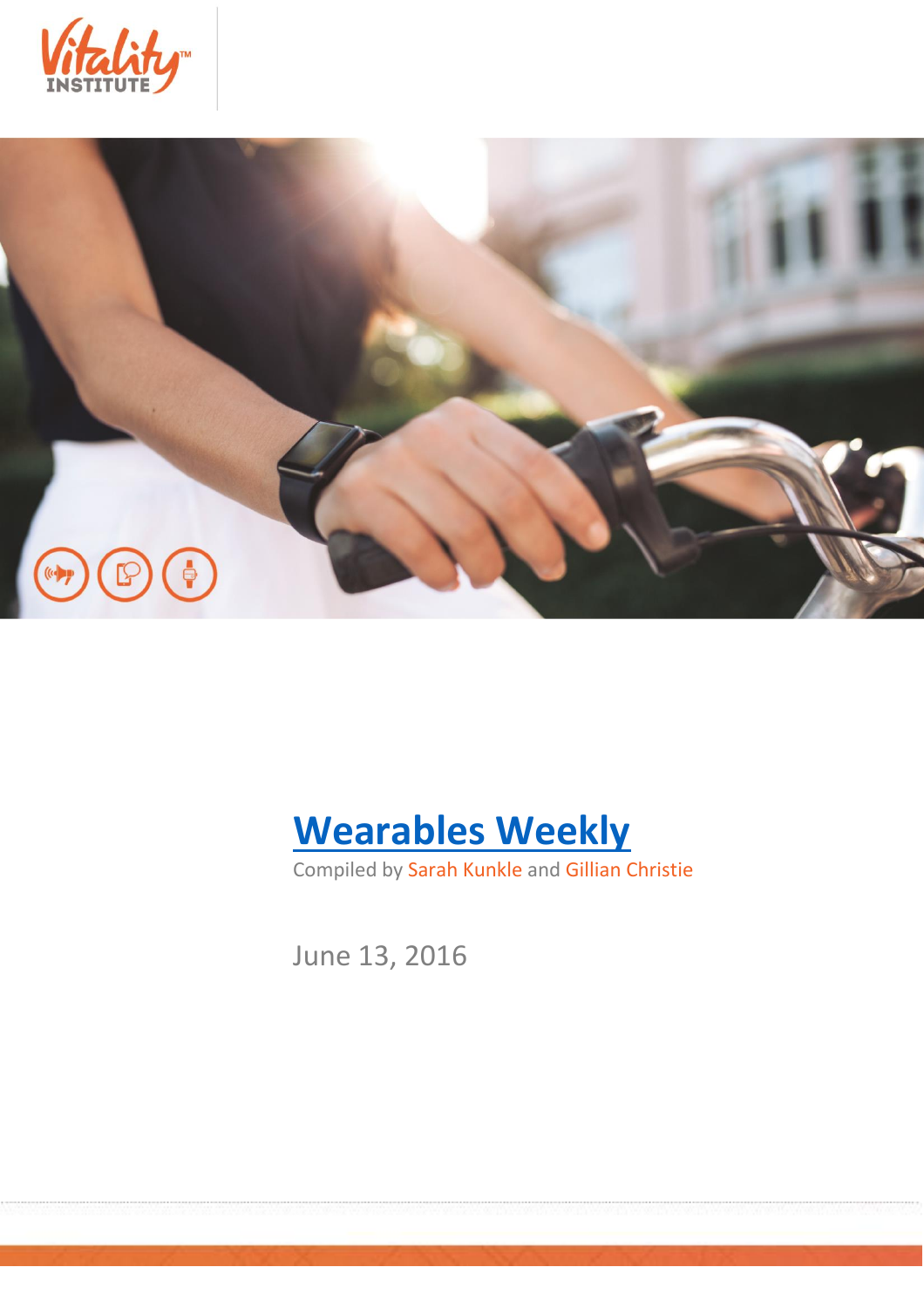

*Featured this week: an acquisition by Jawbone and a new smart scale from Withings. In other headlines, IBM Watson announces another big health partnership and people react to the CEO of the American Medical Association calling digital health the new "snake oil." Read the latest below!*

## **[Jawbone's secret 2015 acquisition sheds light on its rumored clinical wearable](http://mobihealthnews.com/content/jawbones-secret-2015-acquisition-sheds-light-its-rumored-clinical-wearable)**

According to MobiHealthNews, Jawbone acquired a company in 2015 that could shed some light on plans for a clinical wearable. The company acquired Spectros, a startup founded by current Jawbone Chief Medical Officer David Benaron. Spectros is an 11-year-old company with at least six patents and several published studies. Spectros has focused on developing a variety of non-invasive molecular sensors that could be used commercially for pulse oximetry, and detection of perfusion and ischemia. Jawbone's growth strategy has included several acquisitions including BodyMedia, the first big consolidation in the wearables space, and nutrition apps Massive Health and Nutrivise. **Importance:** Last month there were rumors that Jawbone was exiting the wearables market and that the company was working on a last-ditch wearable, a clinical grade device for heart monitoring. This acquisition shows that Jawbone has the technology to release a wearable with advanced sensor technology.

## **[The Blocks modular smartwatch is finally \(almost\) ready](http://www.engadget.stfi.re/2016/06/09/blocks-modular-smartwatch-final-prototype/?sf=zovozjl#aa)**

The Blocks modular smartwatch seems to be finally hitting assembly lines a few years after its initial announcement. At launch, users can choose from six modules: a GPS unit, an extra battery, a pulse sensor, a humidity/temperature/altitude sensor, a programmable button and a flashlight. The company says it is working on add-ons for body temperature, perspiration, fingerprint authentication and gesture control. Since the platform is open, third-party developers can make more parts as well. Each Blocks device comes with a "Core" watch face unit, along with four to five modules that form the strap. The company has at least 5,500 orders from Kickstarter to fulfill. You can pre-order the set for \$330.

**Importance**: Different users want different things from smartwatches. Similar to modular smartphones, a modular smartwatch solves the problem of a "one size fits all" approach to wearable technology.

## **[Withings's super-smart Body Cardio scale keeps an eye on your heart's health](http://www.theverge.com/2016/6/8/11878156/withings-body-cardio-scale-review-app-pulse-wave-velocity)**

Withings has introduced two new connected scales: the \$129.95 Body and \$179.95 Body Cardio. The Body Cardio tracks Pulse Wave Velocity (PWV), a metric that tracks how quickly your heartbeat vibrations spread through your arteries, which is widely recognized by the medical community as an indicator of your cardiac health. Faster PWV indicates high blood pressure, stiff arteries, and a risk of hypertension. Both scales sync with a corresponding app — the Withings Health Mate — which automatically stores all of the data from the scale. The app also includes a coaching component, which lets users set weight-related goals.

**Importance**: Connected scales help people skip the step of manually entering weight data, which eases the process of health tracking. Additionally, the Body Cardio's ability to track Pulse Wave Velocity provides an important health metric beyond weight.